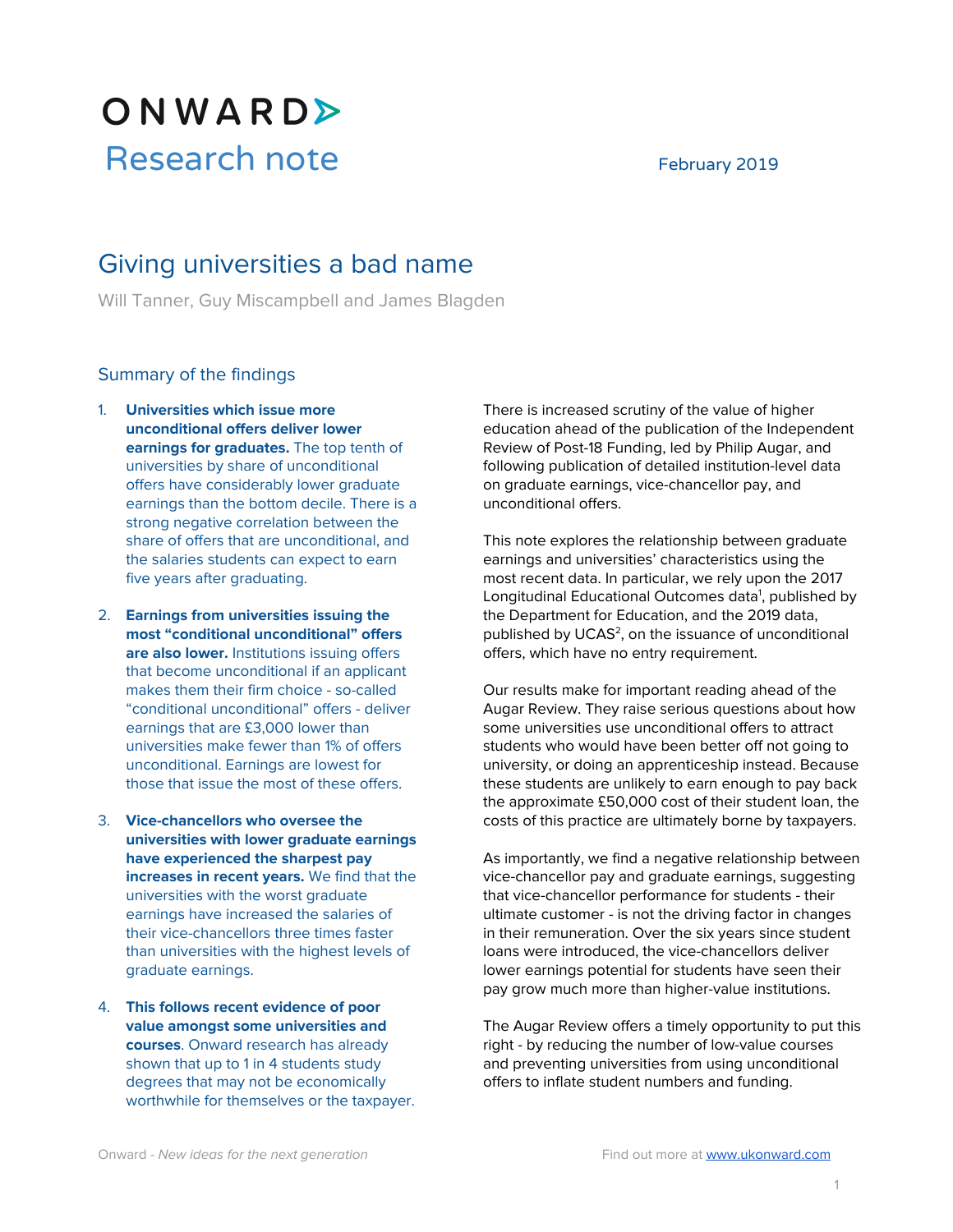### Unconditional offers and graduate earnings

The use of unconditional offers, whereby universities offer a student a place irrespective of their A Level results, has been steadily growing in recent years. So much so that in 2018 the number of unconditional offers issued by universities in England, Wales and Northern Ireland was 22 times higher than in 2013. 3 In November 2018, UCAS estimated that 34.4 per cent of 18 year old applicants from England, Northern Ireland, and Wales received an unconditional offer.<sup>4</sup> In January 2019, UCAS revealed that the majority of these offers were made by just 20 universities. 5

The growing use of unconditional offers raises questions in and of itself. However it warrants even greater scrutiny when compared to the median graduate earnings data published by the Department for Education in late 2018. When we study the relationship between graduate earnings and the use of unconditional offers, we find that those universities who rely to a larger extent on unconditional offers to attract students deliver median graduate earnings far lower than those that do not.

Male graduates of universities who issue the most unconditional offers - the top decile of institutions by unconditional offers - can expect median earnings of £23,150 per year five years after they graduate. This compares to a median five year salary of £30,180 for graduates of universities which issue the fewest unconditional offers (the lowest decile). This amounts to a 23% gap between the highest and lowest deciles of institutions by unconditional offers, with heavy users of unconditional offers delivering graduate earnings 15% lower than the median. In practical terms, this means that a male graduate who attended one of these universities can expect to earn approximately £4,030 less per year than a graduate who attended a university offering the median amount of unconditional offers. When compared to universities offering the fewest unconditional offers, this pay gap rises to £7,030.



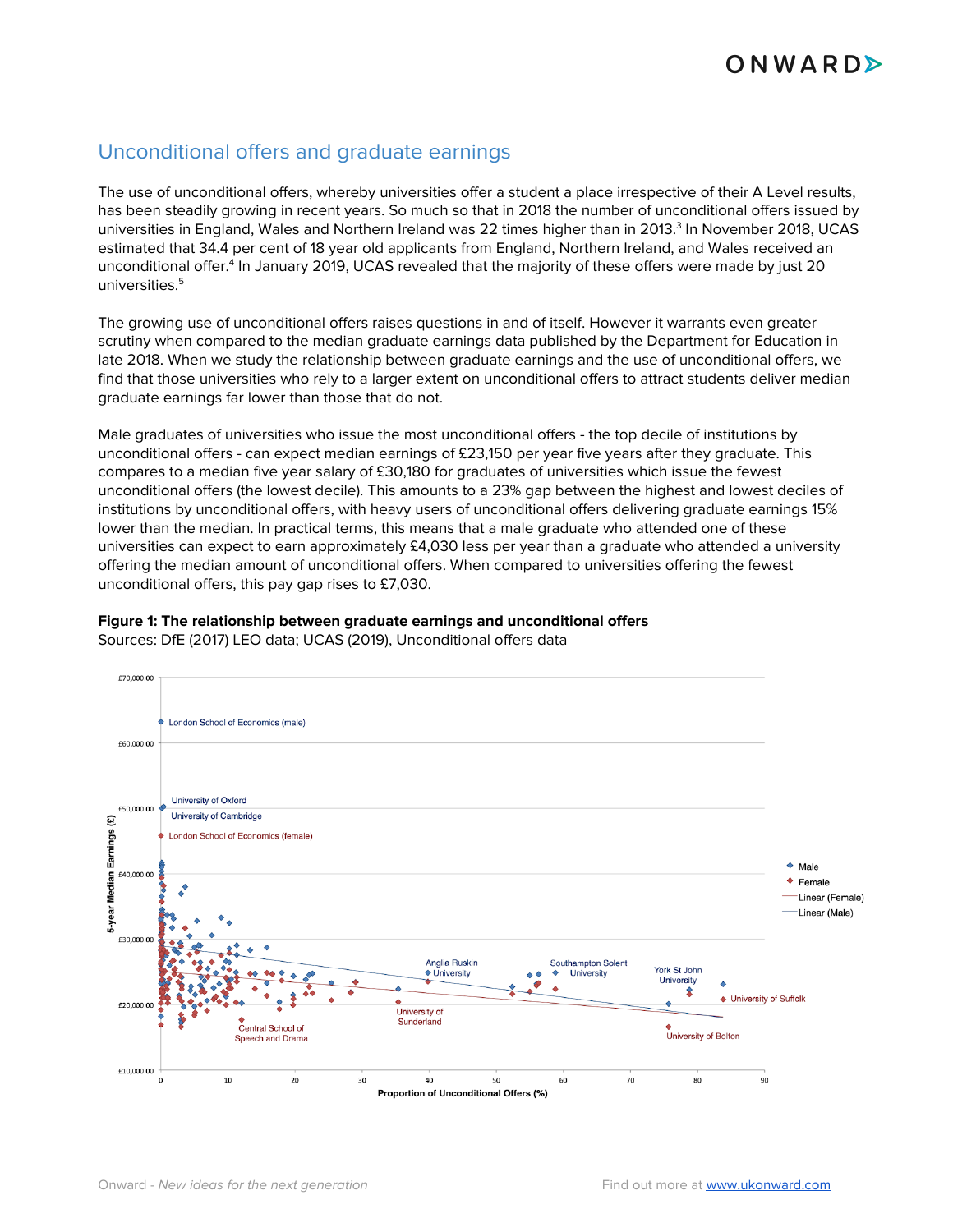For female graduates, the relationship is similar. Female graduates of universities offering the highest amount of unconditional offers earn a median salary after five years of £21,890 compared to £26,280 for equivalent graduates leaving universities who issue the fewest unconditional offers. This means female graduates of such institutions can expect to earn an estimated 17% less than their peers attending universities offering the fewest unconditional offers. When compared to universities offering the average amount, they earn 12% less. In practical terms, a female graduate from one of these universities would expect to earn approximately £2,920 less than a female graduate from a university offering the median number of unconditional offers, and £4,390 less than a graduate attending a university offering the fewest unconditional offers.

Across both male and female graduates, there is a strong inverse relationship between the proportion of offers that are unconditional, and the earnings students can expect after graduating. Running a basic regression comparing female and male earnings with the proportion of offers that were unconditional, controlling for increases in student numbers and the rate of pay increases received by vice-chancellors, indicated a strong negative correlation, which was statistically significant.

### The use of "conditional unconditional" offers

There is also a strong negative relationship when we consider the use of what UCAS terms "conditional unconditional" offers. These are conditional offers that can be made unconditional if the student chooses the university as his or her primary choice. As UCAS has found, there were no such offers in 2013, but since then the practice has risen considerably. In 2018, there were 66,315 conditional unconditional offers made to students, 6.9 per cent of all offers made to 18 year olds in England, Northern Ireland, and Wales.<sup>6</sup>

In our analysis, we find that universities that issued conditional unconditional offers delivered male and female graduate earnings after five years of £27,119 and £24,162 respectively, compared to £30,689 for male graduates and £26,991 for female graduates of universities that issued less than 1% unconditional offers. Moreover, of universities that do make conditional unconditional offers, those that issue the most such offers (more than 15%) delivered lower earnings than those who offered fewer (less than 15%). If a university issues more than 15% of its offers as conditional unconditional, then male and female graduates can expect to earn £26,470 and £23,705 respectively, compared to earnings of £28,291 and £25,503 if the university issues less than 15% of offers as conditional unconditional. 7

While some universities have justified the use of unconditional offers to support their widening participation goals, studies of the use of "conditional unconditional" offers reveal that the most advantaged applicants, those in quintile 5 of the POLAR4 scale, are more likely to hold such an offer than the most disadvantaged applicants in quintile 1.<sup>3</sup> This undermines the argument that conditional unconditional offers are focused exclusively on delivering wider social value.

Given research has shown that over 60 per cent of students say that receiving an unconditional offer had an impact on where they ultimately chose to study, this raises questions as to whether universities are using conditional unconditional offers to attract students that may otherwise not choose their university, leaving the student poorer in the long-run as a result.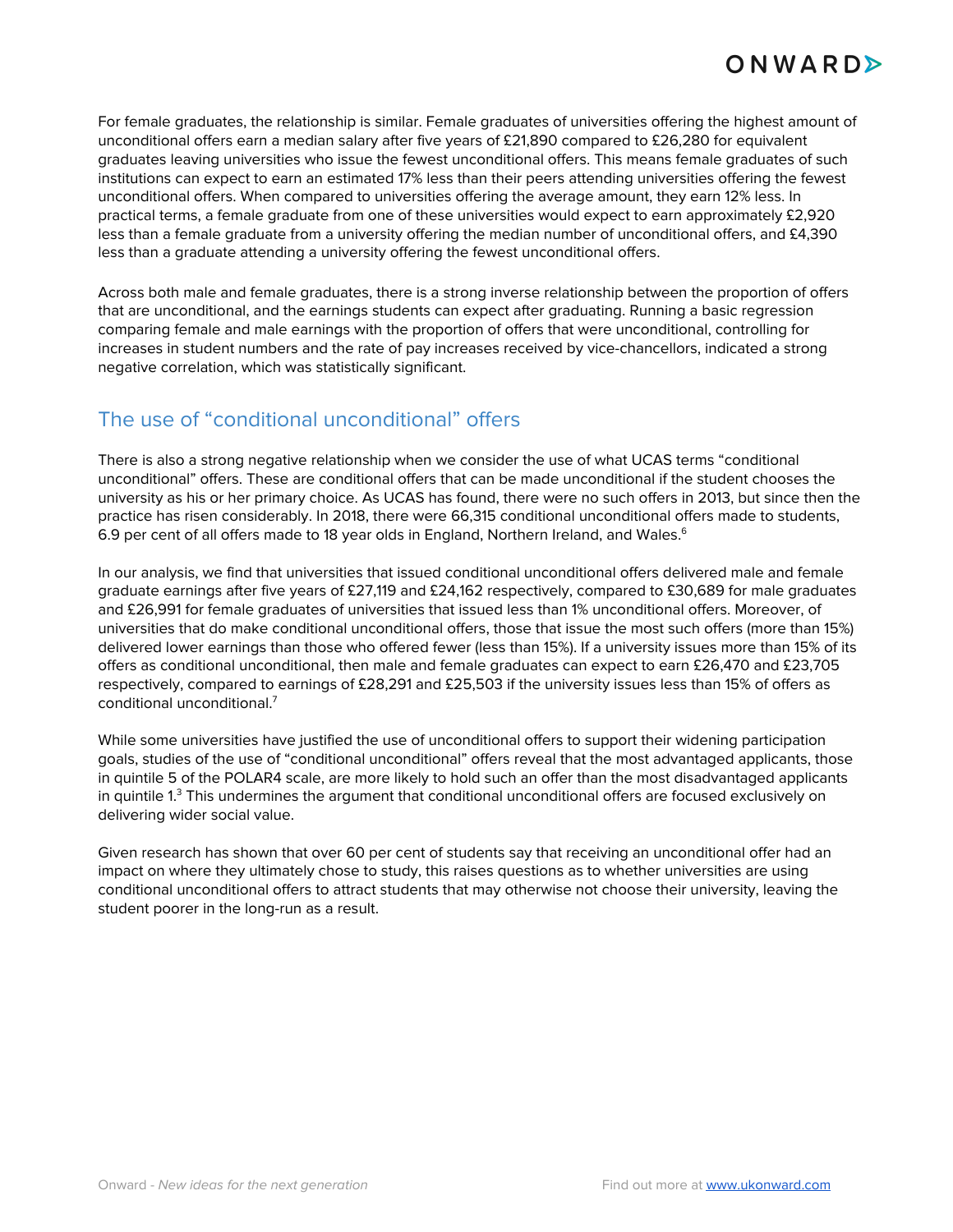#### **Table 2: Case studies of four universities with high levels of "conditional unconditional" offers**

|                                                          | University of<br>Lincoln | <b>Bangor University</b> | Roehampton<br><b>University</b> | <b>De Montfort University</b> |
|----------------------------------------------------------|--------------------------|--------------------------|---------------------------------|-------------------------------|
| <b>Female earnings</b>                                   | £21,387                  | £19,107                  | £23,705                         | £21,620                       |
| <b>Male earnings</b>                                     | £23,315                  | £20,629                  | £24,900                         | £23,866                       |
| Number of students 2018                                  | 10,005                   | 6,625                    | 9,000                           | 16,125                        |
| Change in student numbers<br>2012-18, %                  | 13.44%                   | 4.25%                    | 64.23%                          | 29.78%                        |
| Share of offers which are<br>unconditional               | 15.8%                    | 6.9%                     | 18%                             | 21.6%                         |
| Share of offers which are<br>"conditional unconditional" | 38.3%                    | 29.2%                    | 65.8%                           | 17.2%                         |
| Vice chancellor salary, 2017                             | £251,000                 | £248,000                 | £262,000                        | £286,000                      |
| Change in VC salary<br>2012-17, %                        | 32.8%                    | 13.24%                   | 29.7%                           | 48.19%                        |

Sources: DfE (2018), LEO data (UK domiciled students)<sup>8</sup>; HESA (2019), Student characteristics; UCAS (2019), Unconditional offers; Times Higher Education (2018), VC Pay Survey

### Vice-chancellor pay and graduate earnings

The growth in vice-chancellor pay in recent years is well-rehearsed and often criticised. However, less discussed is the relationship between vice-chancellor pay and the graduate earnings they deliver. There is a good argument to be made that, if a vice-chancellor is increasing the long-term earnings value of their degrees to their students - the ultimate customer - and thus increasing the repayment rate on the government's student loan liability, a higher salary would be justified on both consumer and taxpayer value grounds.

Unfortunately, our analysis suggests that the opposite is true. Vice-chancellor pay bears little relation to graduate earnings and in some cases has a negative relationship, suggesting that the vice-chancellors of some universities are being rewarded for failure.

In general, the relationship we find across all universities is that those universities with lower graduate earnings have increased their vice chancellor's remuneration the most in the six years since the introduction of higher tuition fees. We find that the lowest tenth of universities by graduate earnings increased their vice-chancellor salary by 24% between 2012 and 2017. By contrast, the highest tenth of institutions - those that delivered the highest earnings for graduates - experienced average earnings growth of around 7%. $^{\rm 9}$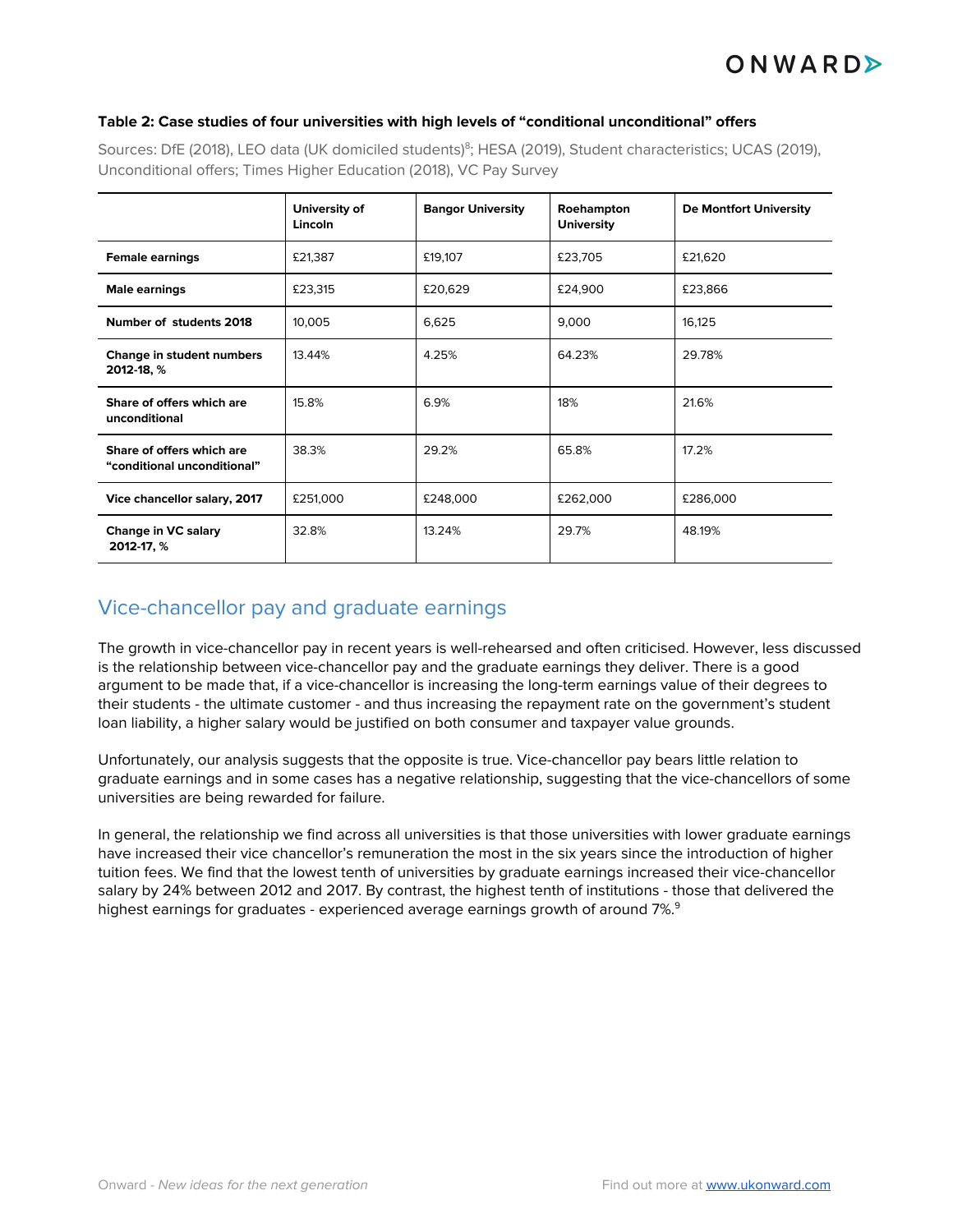

### **Figure 2: The relationship between graduate earnings and vice-chancellor pay**

Sources: DfE (2017) LEO data; UCAS (2019); Times Higher Education (2018), VC pay survey

This is also true in reverse. Graduates attending universities which have increased vice-chancellor remuneration the most since 2012 (the highest decile) have lower graduate earnings five years after graduation than those attending universities that have increased vice-chancellor remuneration the least (the lowest decile). This relationship is not as strong as others, for example the relationship between unconditional offers and graduate earnings above. However, a basic regression controlling for the increase in student numbers and the proportion of offers that were unconditional, still found there to be a negative correlation significant at the 5% level.

Using these figures, we estimate that graduates from universities that increased their vice-chancellor pay the least between 2012 and 2017 could expect to earn £29,488 if they were male and £25,276 if female. This compares to considerably lower five-year earnings of £25,352 for men and £22,788 for women who graduated from universities that have increased vice-chancellor pay the most. Practically, this entails an estimated loss of £4,136 for male graduates and £2,488 for female graduates five years after leaving university.

This does not just reflect a gap between the best and worst institutions. The negative correlation means that those with the highest rises in vice-chancellor pay lose out compared to the median institution; our analysis estimates that male graduates of universities that awarded their vice-chancellor the largest pay rise can expect to earn 8% less than their peers at universities awarding the median increase in vice-chancellor pay. For females, those graduating from an institution that awarded the highest pay rise for their vice-chancellor earned 5% less than those graduating from institutions offering a pay rise at the median.

This creates serious doubts about the extent to which vice chancellor remuneration in the six years since the introduction of higher tuition fees has been based on any meaningful measure of performance. It is clearly wrong that vice-chancellors should receive higher salaries for delivering lower returns to graduates and a lower probability that their student loans will be repaid to the taxpayer.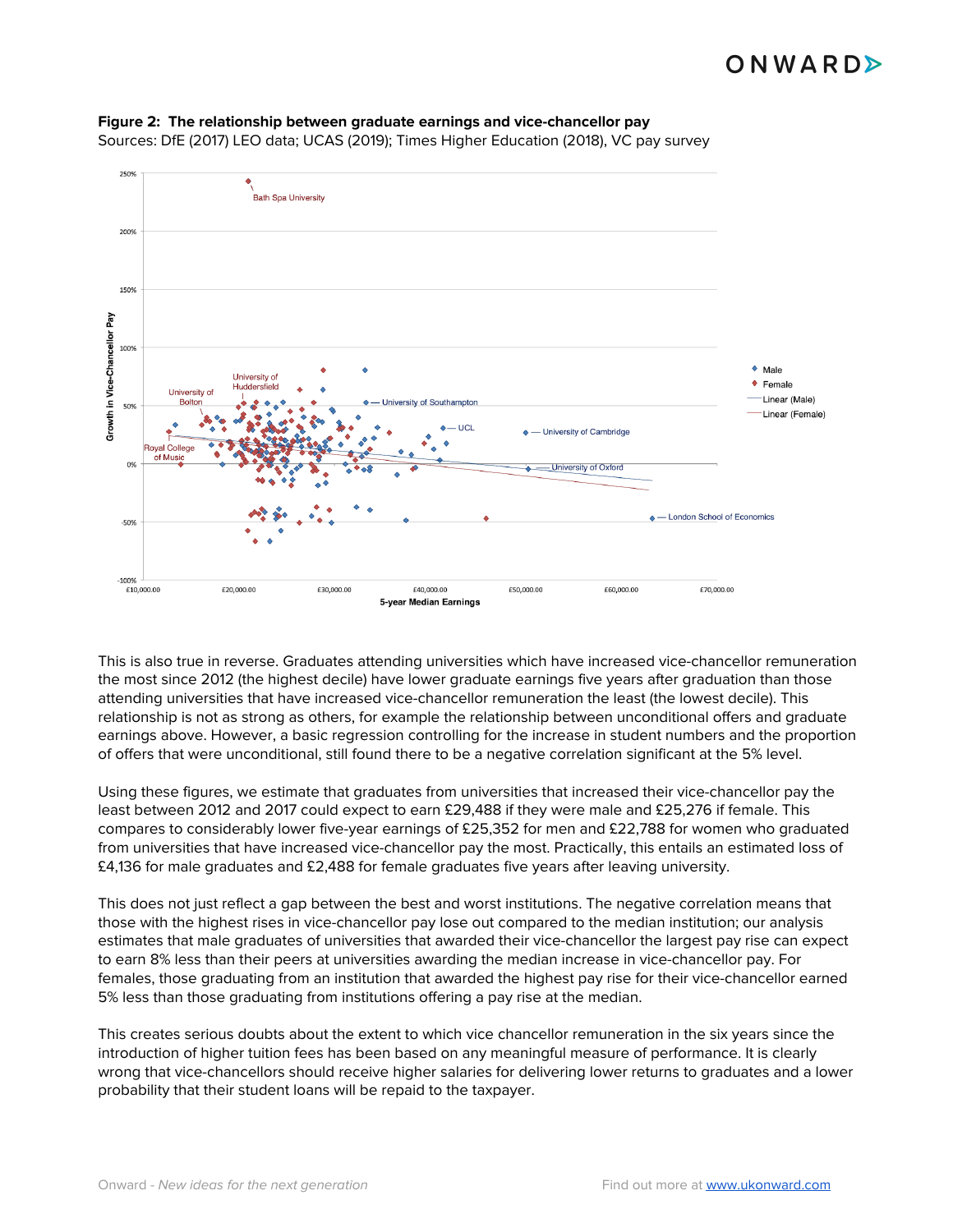### The value of a university degree

This note follows previous Onward research, A Question of Degree, that found that up to one in four students were enrolled on courses that were not economically worthwhile to either themselves or the taxpayer. Using the latest Department for Education LEO data, we found that four in ten graduates studied courses which delivered median earnings of less than £25,000 after five years, meaning they are not repaying their student loan, and one in ten graduates would not earn more than £25,000 a decade after graduating.

This raises very real questions about the number of people going to university, the value that those who do attend generate from the experience, and the expense of tuition. A considerable number of current graduates would have been economically better off studying for an apprenticeship or a technical course that typically deliver higher earnings than some degrees, without the cost of a student loan.

The new evidence set out in this report takes the argument a step further. It reveals how those universities engaged in other worrying practices in the higher education system, including the use of unconditional offers and the rapid growth in vice-chancellor salaries, are statistically more likely to deliver lower earnings value to students, and therefore higher costs to taxpayers. These institutions give universities a bad name.

#### **Table 3: Higher education institutions with high numbers of unconditional offers**

Sources: DfE (2018), LEO data (UK domiciled students); HESA (2019), Student characteristics; UCAS (2019), Unconditional offers; Times Higher Education (2018), VC Pay Survey

| Institution                                             | <b>Female</b><br><b>Earnings</b> | <b>Male</b><br><b>Earnings</b> | No. of<br>students 2018 | Student growth<br>2012-18 | <b>Share of offers</b><br>unconditional | <b>Vice-chancellor</b><br>salary | <b>VC salary</b><br>change, '12-'17 |
|---------------------------------------------------------|----------------------------------|--------------------------------|-------------------------|---------------------------|-----------------------------------------|----------------------------------|-------------------------------------|
| Anglia Ruskin University                                | £23,533                          | £24,878                        | 13,945                  | 53.07%                    | 39.80%                                  | £265,000                         | 3.92%                               |
| <b>Bishop Grosseteste</b><br>University College Lincoln | £22,894                          | £23,184                        | 1,460                   | 0.69%                     | 56%                                     | £158,222                         | 29.39%                              |
| The University of Bolton                                | £16,578                          | £20,098                        | 3,490                   | 8.72%                     | 75.70%                                  | £256,284                         | 36.98%                              |
| The University of Brighton                              | £25,669                          | £28,997                        | 13,000                  | 18.88%                    | 5.90%                                   | £237,585                         | 18.79%                              |
| Leeds Metropolitan<br>University                        | £22,739                          | £24,539                        | 15,355                  | $-8.52%$                  | 22.10%                                  | £222,000                         | 3.26%                               |
| <b>Roehampton University</b>                            | £23,704                          | £24,900                        | 9,000                   | 64.23%                    | 18%                                     | £262,000                         | 29.70%                              |
| The University of<br>Sunderland                         | £20,385                          | £22,387                        | 7,550                   | 10.79%                    | 35.40%                                  | £202,000                         | 6.88%                               |
| The University of<br>Wolverhampton                      | £19,950                          | £21,467                        | 11,515                  | 18.35%                    | 19.70%                                  | £271,000                         | 48.74%                              |
| York St John University                                 | £21,588                          | £22,271                        | 4,960                   | 37.02%                    | 78.80%                                  | £200,000                         | 9.29%                               |
| <b>Bangor University</b>                                | £19,106                          | £20,628                        | 6,625                   | 4.25%                     | 6.90%                                   | £248,000                         | 13.24%                              |
| Average                                                 | £24,500                          | £27,800                        | 1,244,385               | 11%                       | 7%                                      | £236,830                         | 11.7%                               |